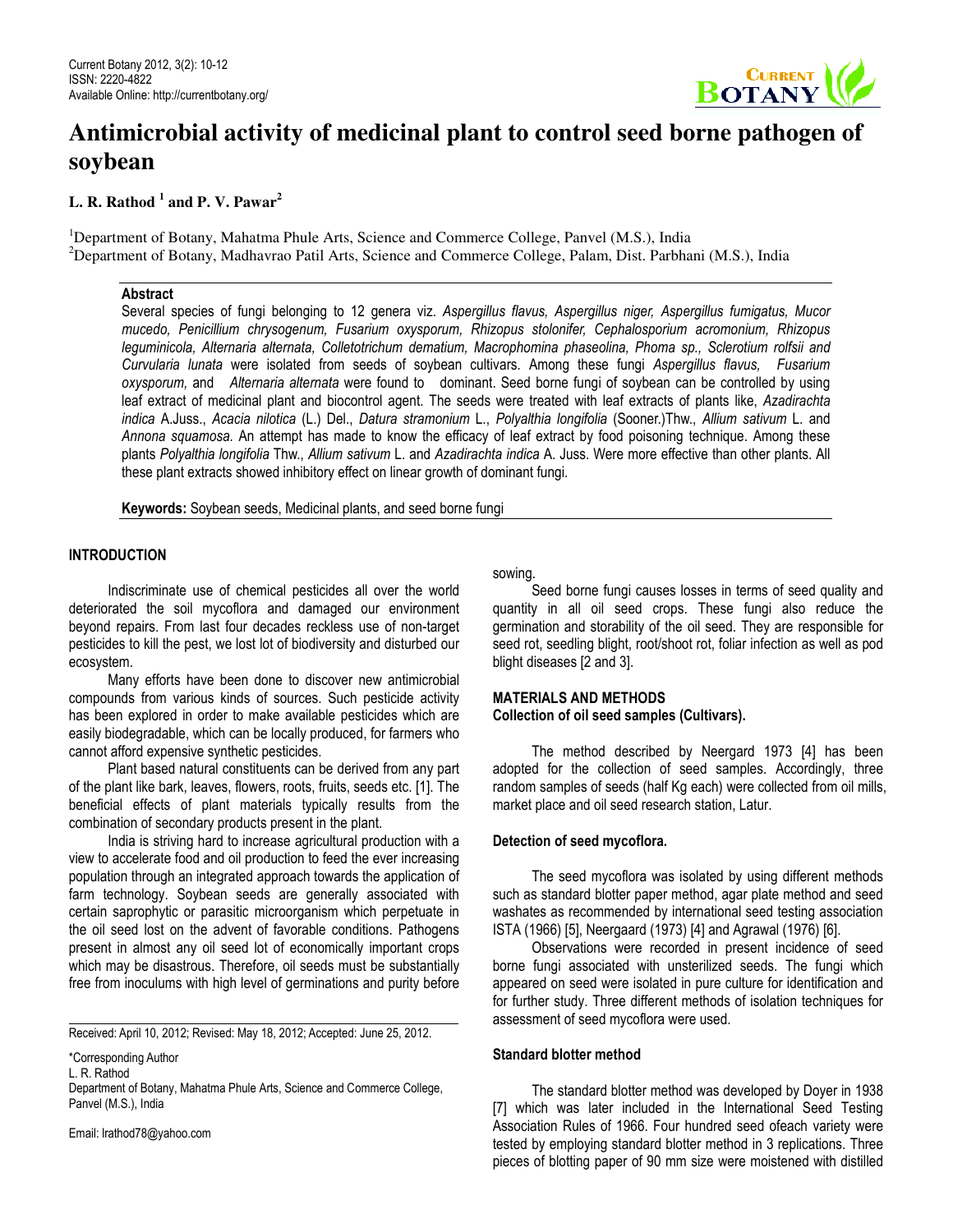water and placed in 90 mm sterilized Petri plates after draining excess water. Untreated seeds were placed at the rate of 25 seeds per Petri plate at equal distance. The plates were incubated at room temperature (20± 2º C) under alternate cycles of 12 hours NUV light and darkness. After eight day of incubation the seeds were examined under stereoscopic –binocular microscope for the associated fungi and they were identified based on "habit and colony characters [8].

## Agar plate method.

 In Northern Ireland, first used the method for seed health management. In this method, pre sterilized petri plates were poured with 15 ml of autoclave potato dextrose agar (PDA). On cooling the medium, the seeds per plate of the sample to be studied were equidistantly placed aseptically. Incubation and other details of the study were same as described for blotter method.

### Seed washates method.

 The washing test is a seed health testing method, employed to test seeds for seed borne pathogens, the inoculum of which is present loosely on the seed surface. Two grams of chick pea seed samples were taken in a test tube with 10 ml of sterilized water and shaken for 10 minutes on a mechanical shaker. The suspended spores were concentrated by centrifugation at 3000 rpm for 20 minutes. The supernatant was discarded and the spore were again suspended in two ml of lacto phenol and the suspension was then examined under the microscope for the presence of fungal spores

 Seasonal surveys were made to collect plant from Marathwada. Plant materials were collected from the region and identified after critical examination in P.G. Department of Botany, Shivaji Mahavidyalaya, Udgir. Herbarium sheet were prepared and voucher specimens are deposited in the herbarium of P.G. Department of Botany, Shivaji Mahavidyalaya, Udgir, Dist. Latur.

 Seventy plant species were screened out of which twenty plants belonging to different families were selected for their antimicrobial properties.

## Efficacy of selected six medicinal plant extracts against Fusarium oxysporium.

 From above six medicinal plant leaf extracts, the most effective leaf extracts of Azadirachta indica A.Juss., Acacia nilotica (L.) Del., Datura stramonium L., Polyalthia longifolia (Sooner.)Thw., Allium sativum L. and Annona squamosa. Against the test pathogens (Fusarium oxysporum ) were evaluated for their efficacy. Antifungal activity of leaf extract was tested by poisoned food technique. Potato dextrose agar was prepared in flask and required concentration of the leaf extract was added and then sterilized. The plant extract along with medium was poured in to Petri plates, then disc of 0.5 cm of the fungus was cut with help of sterile cork borer and transferred aseptically in the culture of petridish containing the medium with the certain amount of plant extract. Suitable checks were maintained. The fungal colony diameter was determined every 24 hours of interval for 5 days. Observations were recorded on the mycelial growth of the test pathogens. Each treatment was replicated five times.

#### Collection of medicinal plants.

#### **RESULT AND DISCUSSION**

| Table 1.Fungi associated with seeds of Soybean (Glycine max L.) Cv. MAUS -2 |  |  |
|-----------------------------------------------------------------------------|--|--|
|-----------------------------------------------------------------------------|--|--|

| Sr. No.        |                           | Percent(%)incidence of<br>Mycoflora |            |                   |  |  |
|----------------|---------------------------|-------------------------------------|------------|-------------------|--|--|
|                | Name of Fungi             | <b>Standard</b><br>blotter paper    | Agar plate | Seed<br>Washates. |  |  |
| 1              | Rhizopus stolonifer       | 40                                  | 43         | 35                |  |  |
| $\mathfrak{p}$ | Mucor mucedo              | 38                                  | 40         | 33                |  |  |
| 3              | Absidia corymbifera       | 36                                  | 38         | 31                |  |  |
| $\overline{4}$ | Aspergillus flavus        | 30                                  | 31         | 26                |  |  |
| 5              | Aspergillus niger         | 27                                  | 28         | 22                |  |  |
| 6              | Aspergillus fumigates     | 24                                  | 25         | 19                |  |  |
| $\overline{7}$ | Penicillium chrysogenum   | 21                                  | 22         | 00                |  |  |
| 8              | Cephalosporium acromonium | 18                                  | 19         | 13                |  |  |
| 9              | Fusarium oxysporum        | 16                                  | 18         | 11                |  |  |
| 10             | Rhizopus leguminicola     | 12                                  | 17         | 08                |  |  |
|                | $S.E +$                   | 2.87                                | 2.91       | 2.89              |  |  |
|                | $C.D$ . at 5 %            | 6.48                                | 6.57       | 6.54              |  |  |

 Aspergillus flavus, Aspergillus niger, Aspergillus fumigatus, Mucor mucedo, Penicillium chrysogenum, Fusarium oxysporum, Rhizopus stolonifer, Cephalosporium acromonium, Rhizopus leguminicola, Alternaria alternata, Colletotrichum dematium, Macrophomina phaseolina, Phoma sp., Sclerotium rolfsii and Curvularia lunata were isolated from seeds of soybean cultivars (Table 1).

It is clear from table 2 that linear growth of Fusarium  $oxy$ sporum was 19 mm on  $8<sup>th</sup>$  day of incubation, when treatment of Allium sativum L. was given at 8.0% concentration showing the maximum inhibition. On the other hand, the growth of Fusarium  $oxygenum$  on control plate on  $8<sup>th</sup>$  day of incubation was 65 mm. At different concentrations ranging from 2.0% to 8.0%, the linear growths of fungus were 60 mm, 55 mm, 45 mm and 19 mm